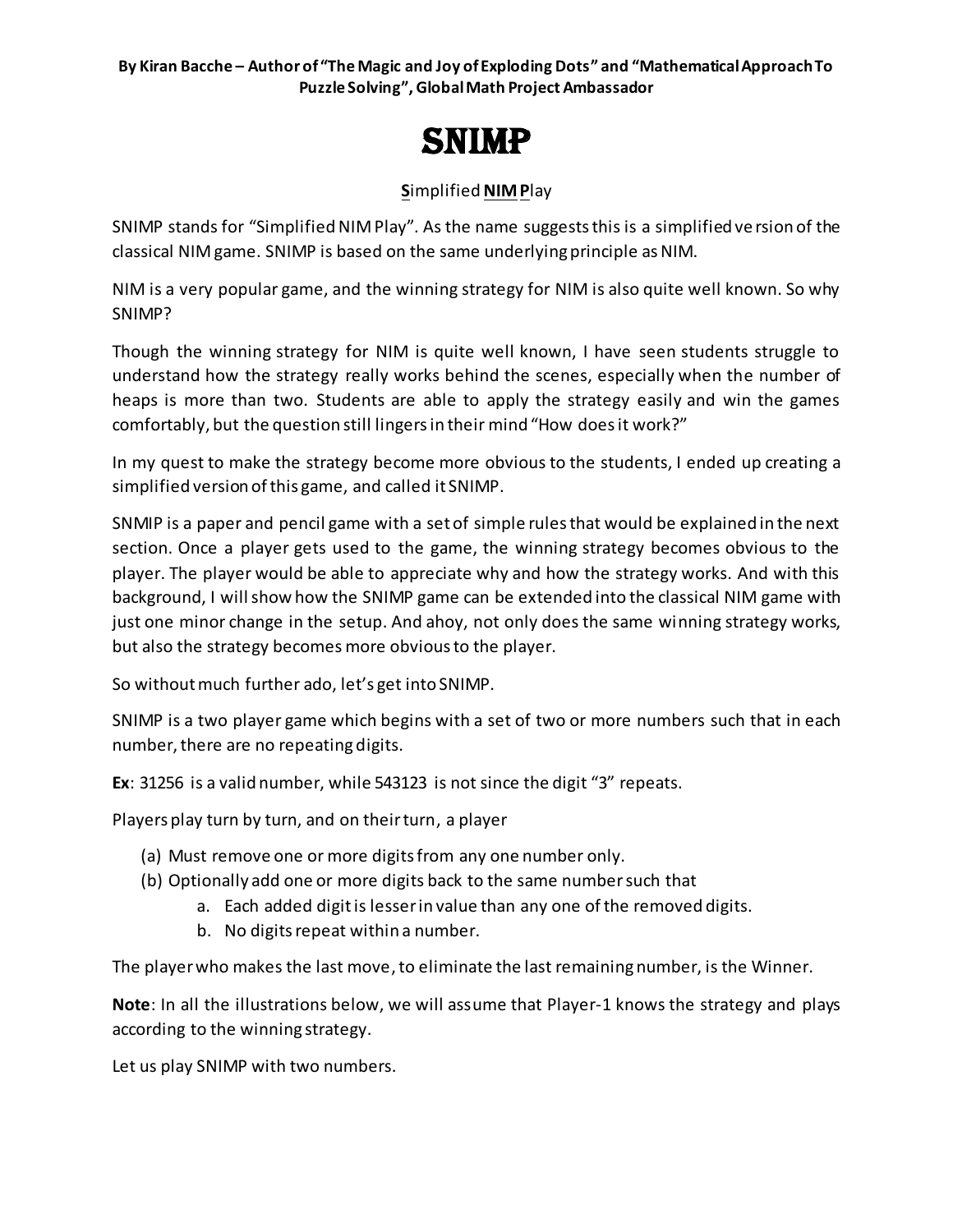| <b>Moves</b> | <b>Turn</b> | Number-1     | <b>Number-2</b> | <b>Comments</b>                                                                                      |
|--------------|-------------|--------------|-----------------|------------------------------------------------------------------------------------------------------|
|              |             |              |                 |                                                                                                      |
|              |             | 361          | 125             | Initial set of numbers                                                                               |
| Move-1       | Player-1    | 251          | 125             | Remove 3 and 6, and add 2 and 5 into the first number                                                |
| Move-2       | Player-2    | 31           | 125             | Remove 2 and 5, and add 3 into the first number                                                      |
| Move-3       | Player-1    | 31           | 13              | Remove 2 and 5, and add 3 into the second number                                                     |
| Move-4       | Player-2    | 31           | 12              | Remove 3, and add 2 into the second number                                                           |
| Move-5       | Player-1    | 21           | 12              | Remove 3, and add 2 into the first number                                                            |
| Move-6       | Player-2    | 1            | 12              | Remove 2 from the first number                                                                       |
| Move-7       | Player-1    | 1            | 1               | Remove 2 from the second number                                                                      |
| Move-8       | Player-2    | $\mathbf{1}$ |                 | Remove 1 from the second number<br>thereby<br>eliminating the second number                          |
| Move-9       | Player-1    |              |                 | Remove 1 from the first number thereby eliminating<br>the first number. And thus crowned the winner. |

**Game 1**: The initial set of numbers are 361 and 125

Once you have gone through this, it would have become fairly obvious what the winning strategy is. Let us play one more game.

| <b>Moves</b> | <b>Turn</b> | <b>Number-1</b> | <b>Number-2</b> | <b>Comments</b>                                         |  |
|--------------|-------------|-----------------|-----------------|---------------------------------------------------------|--|
|              |             |                 |                 |                                                         |  |
|              |             | 29              | 371             | Initial set of numbers                                  |  |
| Move-1       | Player-2    | 8765431         | 371             | Remove 2 and 9, and add 8, 7, 6, 5, 4, 3 and 1 into the |  |
|              |             |                 |                 | first number.                                           |  |
| Move-2       | Player-1    | 731             | 371             | Remove 8, 6, 5 and 4 from the first number              |  |
| Move-3       | Player-2    | 731             | 35421           | Remove 7, and add 5, 4 and 2 into the second number     |  |
| Move-4       | Player-1    | 54231           | 35421           | Remove 7, and add 5, 4 and 2 into the first number      |  |
| Move-5       | Player-2    | 1               | 35421           | Remove 4, 3, 2 and 1 from the first number              |  |
| Move-6       | Player-1    | 1               | 1               | Remove 4, 3, 2 and 1 from the second number             |  |
| Move-7       | Player-2    | $\mathbf{1}$    |                 | Remove 1 from the second number<br>thereby              |  |
|              |             |                 |                 | eliminating the second number                           |  |
| Move-8       | Player-1    |                 |                 | Remove 1 from the first number thereby eliminating      |  |
|              |             |                 |                 | the first number. And thus crowned the winner.          |  |

**Game 2**: The initial set of numbers are 29 and 371

So the winning strategy should be quite clear now. And can be summarized as below.

The strategy is to make sure that each digit appears exactly twice across the two numbers once your move is made. Since the digits cannot repeat within any number, the strategy for the two number SNIMP can be further simplified. On your move, you just have to make sure each number contains the same set of digits (order doesn't matter). This will ensure that whatever move your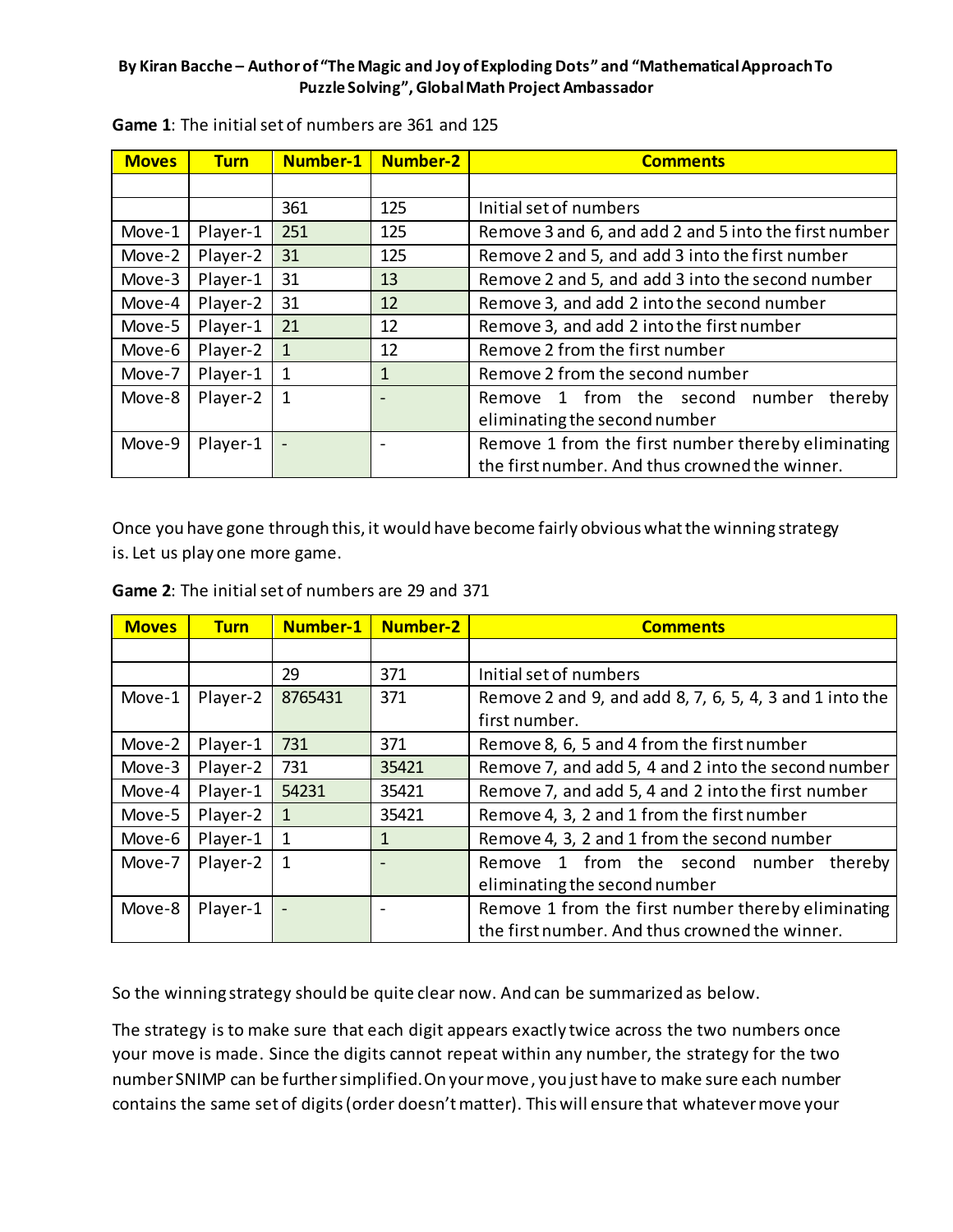opponent makes with one number, you can make an identical move with the other. So you will always have the chance to make the final move, and become the winner.

Now let's turn our attention to SNIMP with three numbers. We will go through couple of examples, and the strategy would become obvious very quickly.

**Note**: In all the examples below, we will assume that Player-1 knows the strategy and plays according to the winning strategy.

Let us play SNIMP with three numbers.

| <b>Moves</b> | <b>Turn</b> | Num-1          | Num-2          | Num-3          | <b>Comments</b>                              |
|--------------|-------------|----------------|----------------|----------------|----------------------------------------------|
|              |             |                |                |                |                                              |
|              |             | 172            | 386            | 3764           | Initial set of numbers                       |
| Move-1       | Player-1    | 172            | 34126          | 3764           | Remove 8, and add 4, 1 and 2 into the second |
|              |             |                |                |                | number                                       |
| Move-2       | Player-2    | $\overline{2}$ | 34126          | 3764           | Remove 1 and 7 from the first number         |
| Move-3       | Player-1    | $\overline{2}$ | 34126          | 3164           | Remove 7, and add 1 into the third number    |
| Move-4       | Player-2    | $\overline{2}$ | $\overline{3}$ | 3164           | Remove 4126 from the second number           |
| Move-5       | Player-1    | $\overline{2}$ | $\overline{3}$ | 32             | Remove 6, 4 and 1, and add 2 into the third  |
|              |             |                |                |                | number                                       |
| Move-6       | Player-2    | $\overline{2}$ | 3              | 12             | Remove 3, and add 1 into the third number    |
| Move-7       | Player-1    | $\overline{2}$ | $\mathbf{1}$   | 12             | Remove 3, and add 1 into the second number   |
| Move-8       | Player-2    | $\mathbf{1}$   | 1              | 12             | Remove 2, and add 1 into the first number    |
| Move-9       | Player-1    | $\mathbf{1}$   | 1              |                | Remove 1 and 2 from the third number thereby |
|              |             |                |                |                | eliminatingit                                |
| Move-10      | Player-2    |                | 1              | $\blacksquare$ | Remove 1 from the first number thereby       |
|              |             |                |                |                | eliminating it                               |
| Move-11      | Player-1    |                |                |                | Remove 1 from the second number thereby      |
|              |             |                |                |                | eliminating the second number. And thus      |
|              |             |                |                |                | crowned the winner.                          |

**Game 3**: The initial set of numbers are 172, 386 and 3764

Once you have gone through this, you would have started to feel the winning strategy. Let us play one more game.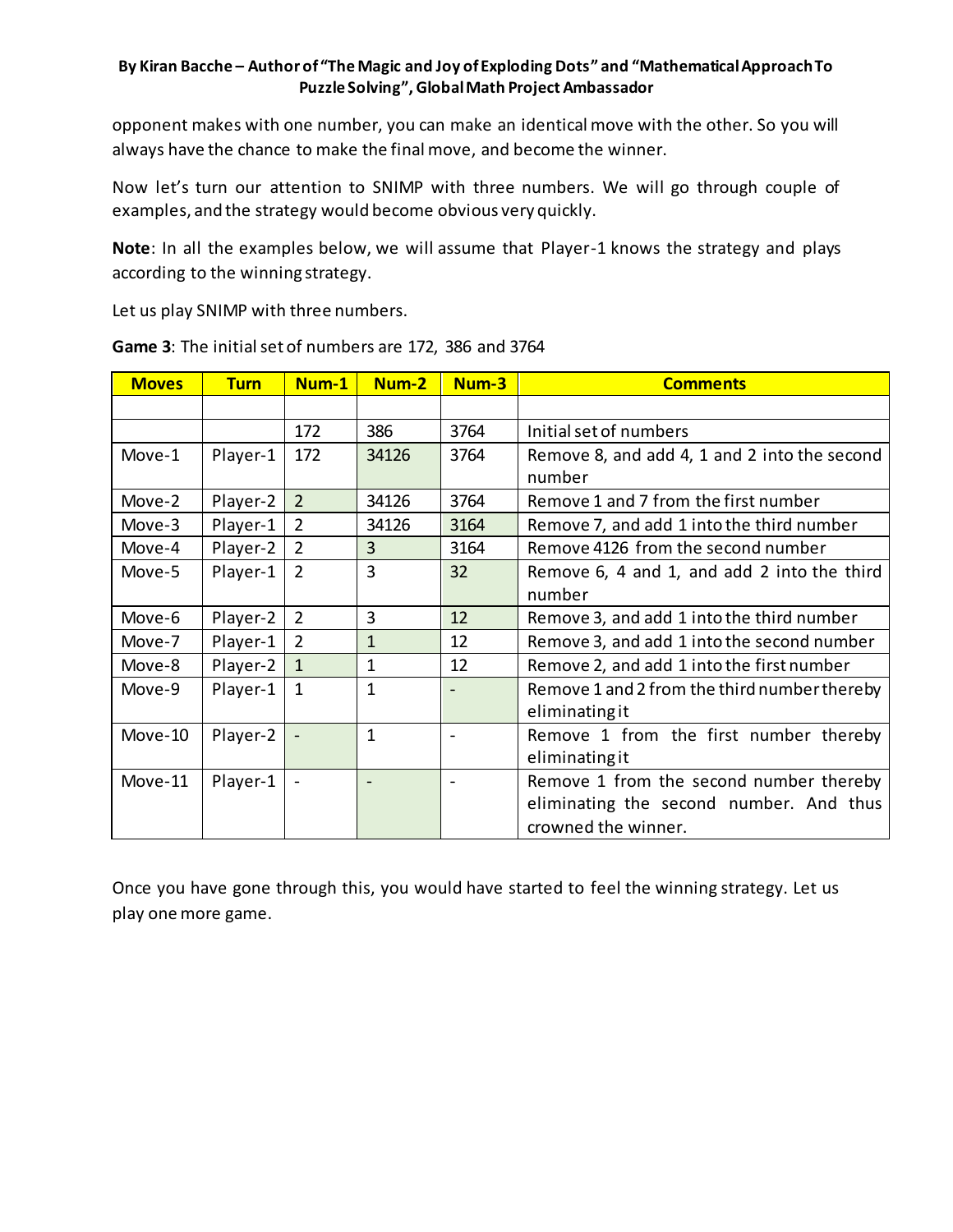| <b>Moves</b> | <b>Turn</b> | Num-1        | Num-2        | Num-3                    | <b>Comments</b>                                                                                           |
|--------------|-------------|--------------|--------------|--------------------------|-----------------------------------------------------------------------------------------------------------|
|              |             |              |              |                          |                                                                                                           |
|              |             | 91           | 81           | 71                       | Initial set of numbers                                                                                    |
| Move-1       | Player-2    | 87654321     | 81           | 71                       | Remove 9, and add 8, 7, 6, 5, 4, 3 and 2 into<br>the first number                                         |
| Move-2       | Player-1    | 87           | 81           | 71                       | Remove 6, 5, 4, 3, 2 and 1 from the first<br>number                                                       |
| Move-3       | Player-2    | 87           | 7654         | 71                       | Remove 8 and 1, and add 7, 6, 5 and 4 into<br>the second number                                           |
| Move-4       | Player-1    | 6541         | 7654         | 71                       | Remove 8 and 7, and add 6, 5, 4 and 1 into<br>the first number                                            |
| Move-5       | Player-2    | 6541         | $\mathbf{1}$ | 71                       | Remove 7, 6, 5 and 4, and add 1 into the<br>second number                                                 |
| Move-6       | Player-1    | 6541         | $\mathbf{1}$ | 654                      | Remove 7 and 1, and add 6, 5 and 4 into the<br>third number                                               |
| Move-7       | Player-2    | $\mathbf{1}$ | $\mathbf{1}$ | 654                      | Remove 6, 5 and 4 from the first number                                                                   |
| Move-8       | Player-1    | $\mathbf{1}$ | $\mathbf{1}$ |                          | Remove 6, 5 and 4 from the third number<br>thereby eliminating it                                         |
| Move-9       | Player-2    |              | $\mathbf{1}$ | $\blacksquare$           | Remove 1 from the first number thereby<br>eliminatingit                                                   |
| Move-10      | Player-1    |              |              | $\overline{\phantom{a}}$ | Remove 1 from the second number thereby<br>eliminating the second number. And thus<br>crowned the winner. |

**Game 4**: The initial set of numbers are 91, 81 and 71

You should have now understood the strategy which happens to be exactly the same as in SNIMP with two numbers. The strategy is to make sure that each digit appears exactly twice across the three numbers at the end of your move. We will now quickly see how and why the strategy works for the 3-number SNIMP.

Using the strategy repeatedly, the three number SNIMP game will eventually reduce to the configuration {1, 12, 2} where 1, 12 and 2 are the three numbers remaining on your opponent's turn. From this situation, only the following moves are possible for your opponent.

| <b>Possible Moves</b> | <b>Your Next</b> | <b>Comment</b>                                    |
|-----------------------|------------------|---------------------------------------------------|
| by your Opponent      | <b>Move</b>      |                                                   |
|                       |                  |                                                   |
| ${12, 2}$             | [2, 2]           |                                                   |
| ${1, 2}$              | (1, 1)           |                                                   |
| ${1, 12}$             | $\{1, 1\}$       | This reduces to a 2 Number SNIMP Winning Position |
| $\{1, 1, 2\}$         | $\{1, 1\}$       |                                                   |
|                       | $\{1, 1\}$       |                                                   |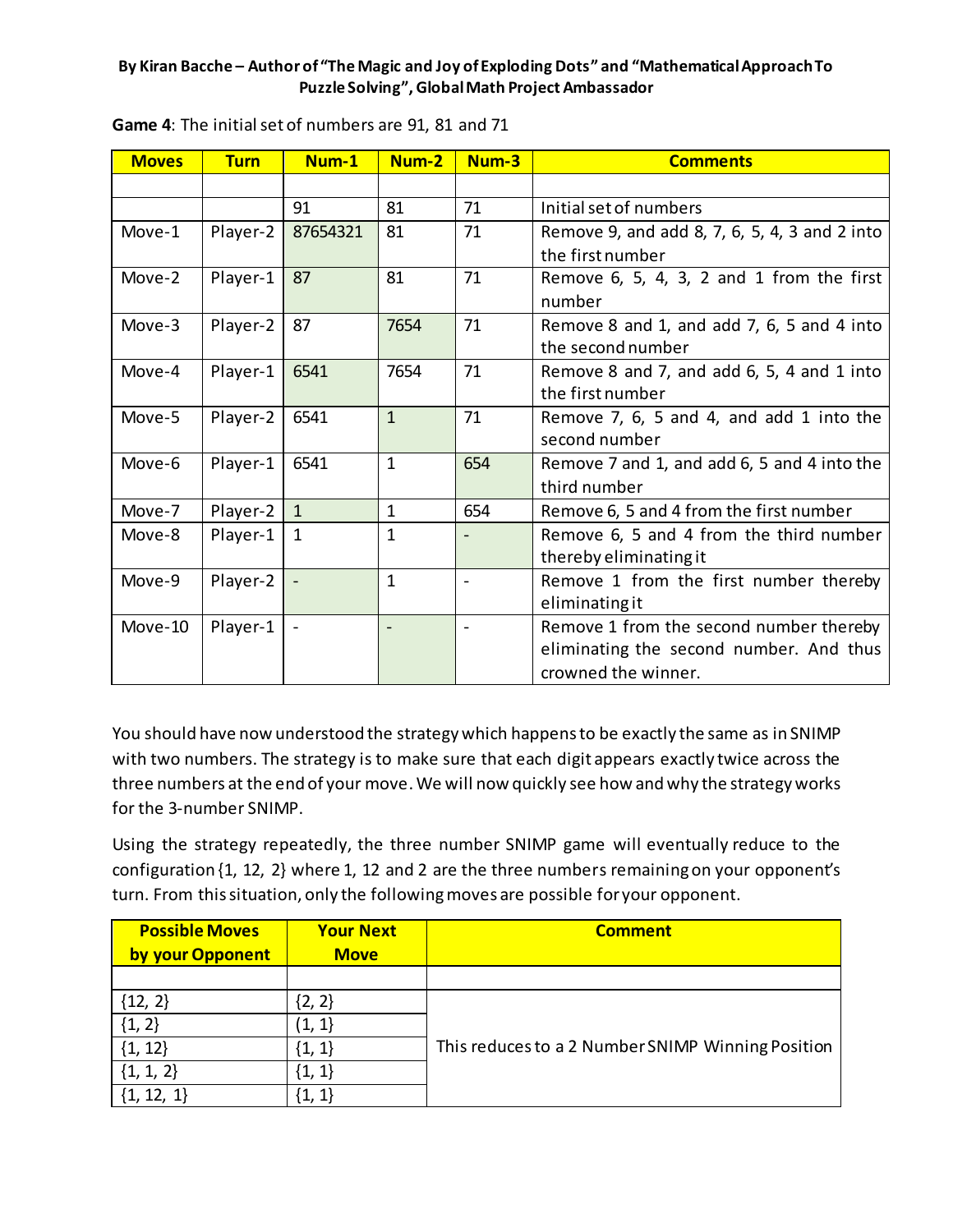For any of these 5 possible moves, you can make the next move such that the game gets reduced into a 2-number SNIMP winning position. Easy, isn't it?

**Note**: There could be cases, where the game can get reduced to 2-number SNIMP winning position without necessarily going through the {1, 12, 2} configuration as shown in Game 4.

Now that we have understood how the strategy works for SNIMP, let us look at the game more closely from a modelling perspective, and make one small change in the setup.

We can model the numbers in SNIMP as a set of nine boxes whose values are 9, 8, 7 and so on.



Every number in SNIMP is a set of these boxes with each box having either a 1 or a 0.

So for example, the number 9732 can be modelled as



As you can easily see, each box can hold either a 0 or a 1. Or in other words, a binary digit.

Let us make one small change in the setup. Instead of using the symbols 9, 8, 7 and so on for the value of the boxes, let us use a different set of symbols as shown below.



Ahoy, what do we have here? A binary number system! The value of the boxes are nothing but the place-value of the binary digits in this binary representation.

And the above model represents the number "256+64+4+2" = 326

Unlike in the original SNIMP where we cannot choose numbers like 311 or 987655 (since the symbols repeat), in this new setup, we can choose any number since it can be converted to a binary representation where the new set of symbols (256, 128, 64, etc.) don't repeat.